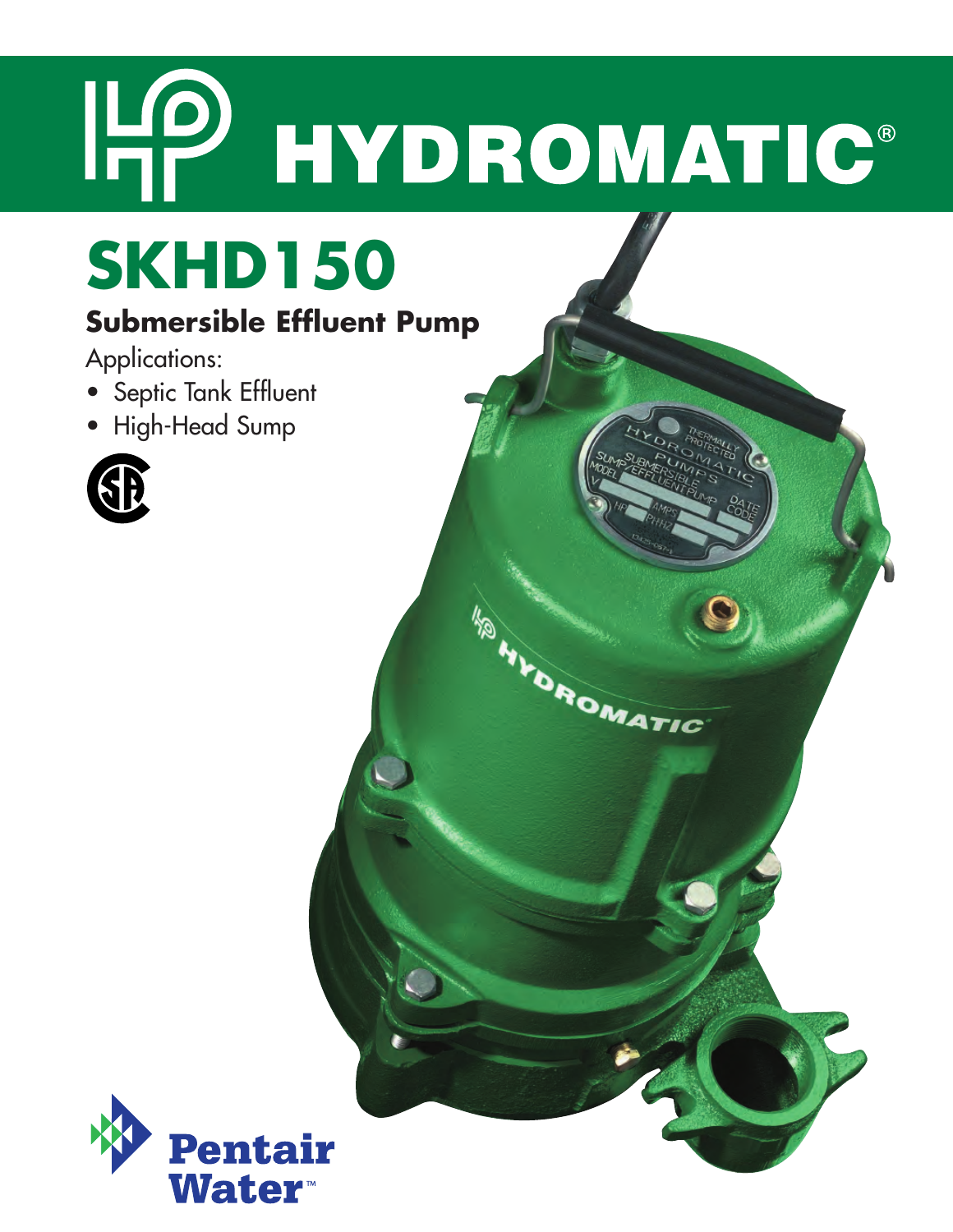**EP HYDROMATIC** 

# FEATURES

The Hydromatic SKHD150 submersible pump is specifically designed to meet the demands of septic tank effluent and industrial sump applications that require a "high-head," dual-sealed pump. The 1-1/2 inch NPT discharge pump is available with a powerful

1-1/2 horsepower motor, which provides maximum starting torque.

Available in single- and three-phase configurations — the single-phase, 230 volt motor features a start capacitor, solid-state start switch and automatic reset thermal overload protection, while the three-phase motors, 200, 230, 460, or 575 volt, require a magnetic starter with overload protection located in the accessory control panel. The SKHD150 can handle capacities up to 53 gallons per minute and heads to 130 feet.

The SKHD150 features high-quality cast iron construction that helps ensure a long service life. The pump's semi-open thermoplastic impeller, which is threaded to a stainless steel shaft, is capable of handling up to 3/4 inch spherical solids — providing long life in demanding applications. In addition, the SKHD150 utilizes two carbon- and ceramic-faced mechanical shaft seals – mounted in tandem – to provide double protection against water entry.

The oil-filled motor of the SKHD150 provides superior cooling characteristics, allowing the motor to run cool and quiet for years. This oil-filled design also provides permanent lubrication of the shaft bearings, minimizing maintenance and extending the service life of the pump.

For applications requiring a seal failure alarm, the SKHD150 is available with a seal failure sensor, which is optional on single-phase models and standard on three-phase models.

The SKHD150 is a completely submersible, "high-head", dual-sealed pump for use in septic tank effluent applications.

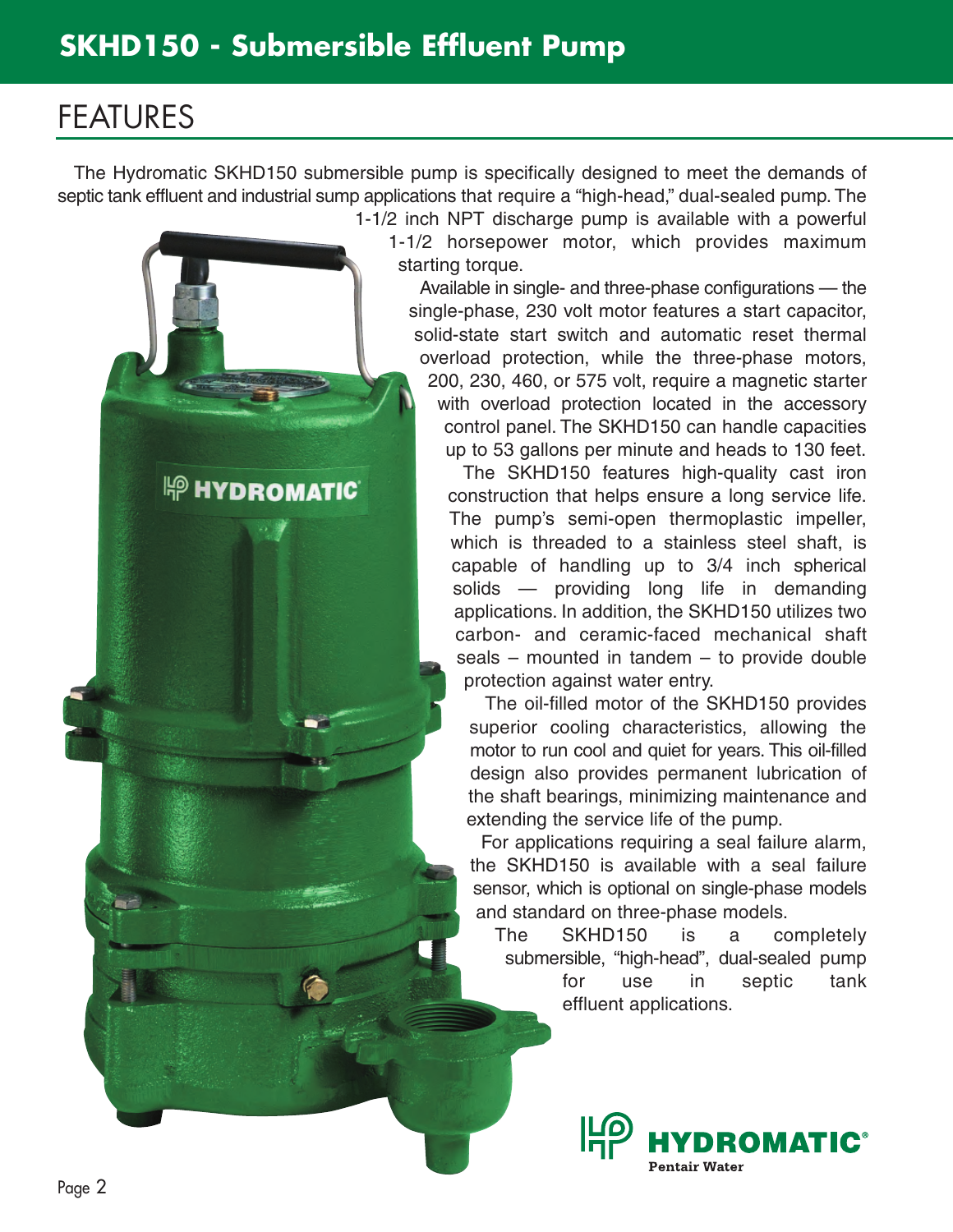### **SKHD150 - Submersible Effluent Pump**

# **BENEFITS**



- A. Water-resistant, 20 foot power cord has a compression-fit connection and an epoxy potting for double protection against water entry.
- B. Upper radial- and lower thrust-bearings are heavy-duty, single-row ball bearings that are permanently lubricated for service-free life.
- C. Oil-filled motor provides superior cooling and permanent lubrication of bearings, minimizing maintenance and extending service life.
- D. 1-1/2 HP capacitor-start motors provide maximum starting torque. Motor windings contain automatic thermal overload protection (1ø).
- E. High-quality cast iron construction of pump volute, motor housing and seal housing provide long life.
- F. Two carbon- and ceramic-faced mechanical shaft seals are mounted in tandem to provide double protection against water entry for a long, leakproof life.
- G. Discharge is standard 1-1/2 inch NPT.
- H. The semi-open, non-corrosive, thermoplastic impeller, which is threaded to a stainless steel shaft, efficiently handles up to 3/4 inch spherical solids — providing long life in demanding applications.
- I. Bottom inlet has no screen to become clogged, providing optimum pump performance and minimal maintenance.
- J. A seal-failure sensor probe (for connection to a seal failure alarm) is standard on three-phase units and available as an option on single-phase models.